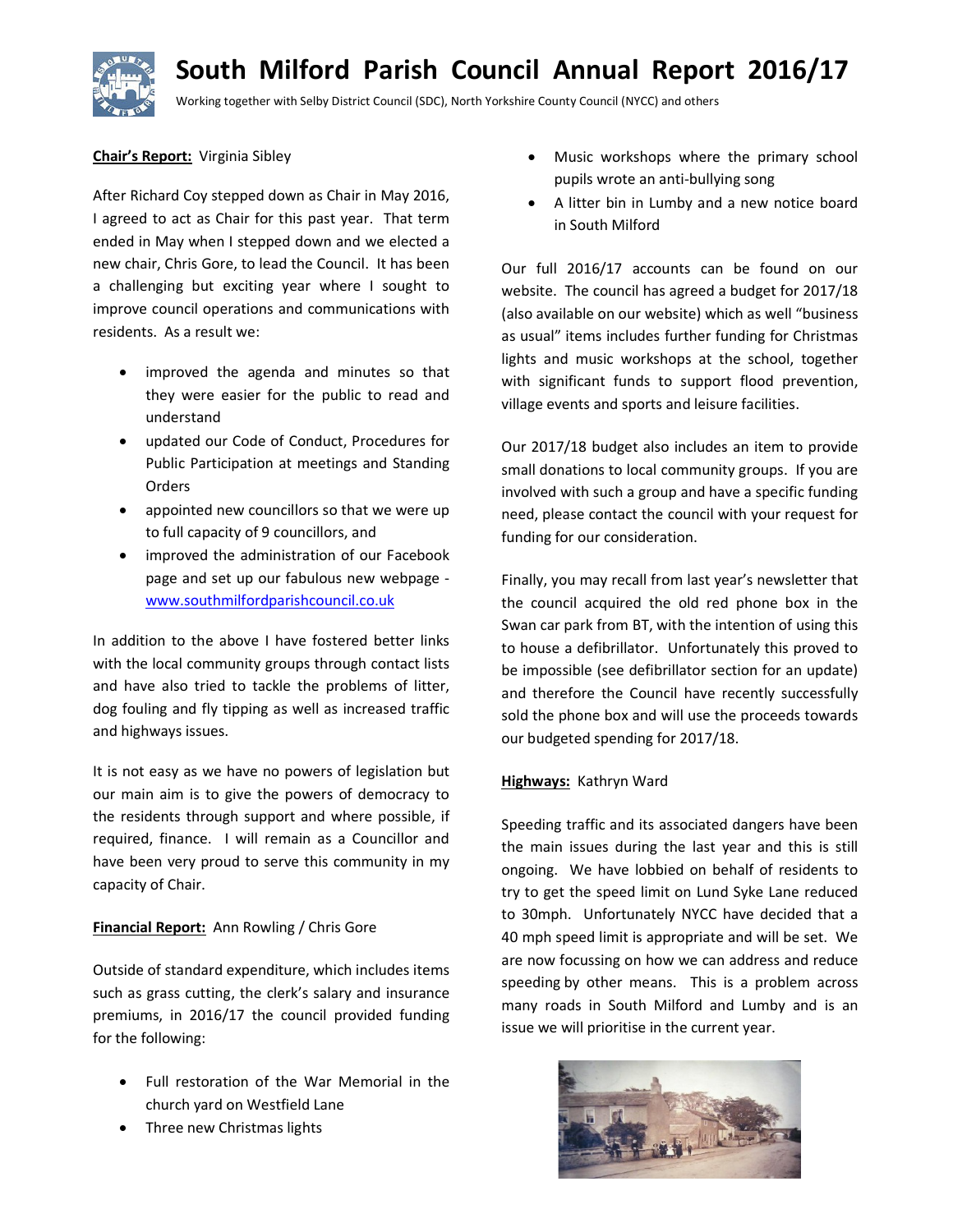# South Milford Against Flooding (SMAF)

SMAF was formed by affected residents after the two floods in the village in 2014. There are many similar local flooding groups both in the surrounding area and nationwide. They act as pressure groups for local preventative action and nationwide initiatives. SMAF has worked with the:

- Environment Agency to have Mill Dike desilted from the playing fields to the "Swan" pub on Low Street
- Yorkshire Water to have key sections of the culvert under High Street cleaned out for the first time in its 100+ year history
- North Yorkshire Highways Department  $-$  to have 3 additional large gullies set into Whitecote Lane to move surface flood water back into Whin Dike.

SMAF is working with the Yorkshire Dales Rivers Trust, the Woodland Trust, local farmers and landowners to build "leaky dams and bunds" west of the village. These are relatively low cost and act to both slow the flow of water down Whin Dike and reduce the amount of sediment carried by the flood water. This "slowing the flow" concept is one of the key national initiatives in reducing the likelihood of flooding.

The Parish Council intends to provide financial support to SMAF's slowing the flow projects, since these give the most benefit to the village for the money spent.

# Planning: Julian Donnelly

We have yet to be consulted by Selby District Council (SDC) on where their next batch of large housing sites will be in the District, but anticipate that South Milford with have to accept some allocation of new homes. As advised last year, with residents' support, we will work to ensure these allocations are in the most appropriate places in the village.

We did have a decision outstanding from 2015, in respect of a planning application for 62 dwellings off Whitecote Lane; near Steeton Hall. A formal decision regarding this application was never issued by SDC. In October 2016 the applicant withdrew the application but we would not rule out the possibility of a further alternative application for houses on this land.

For anyone considering making any alterations and/or additions to their property, we would suggest that you get in touch with the Parish Council before submitting your application. We do not have the power to permit/refuse planning permission, that is the role of SDC Planning Officers, but we can offer you guidance/support (as appropriate) based on our experiences. We would also suggest that you refer to the village design statement on SDC's website.

Finally, if you thinking of making comments to SDC regarding a planning application, please consider attending the relevant Parish Council meeting (where the application is on the agenda) to air your views and seek guidance regarding your comments.

# Christmas Lights: Virginia Sibley

This year's new Christmas Lights were again designed by year 5 students at South Milford School - Katie Turnstall designed the Cat with flashing Bowtie, Bobby McNicholas designed the flying snowman and Hannah Donnelly designed the Candy Sticks. The Parish Council fund three new lights each year and we rely on support from the community to help put on the "Switch On" event. We would like to thank:

- James Slater at the Swan for allowing us to hold the event at the pub and for providing the magnificent buffet for the children
- The children and staff from the primary school for the entertainment at the event which involved the now famous "Turn on the Lights" song and other seasonal songs
- Andrew Robinson for donating the Christmas tree the children gathered around
- Lumby Garden Centre who donated the tree lights which the winners turned on.
- Our guest of honour, the wonderful Father Christmas and his sack of presents.
- Residents Andy Smith and Howard Reynolds who liaise with Leeds Lights to ensure the children's winning designs become reality.

The "Switch On" event this year will be held on Sunday  $26<sup>th</sup>$  November, supported by the school. We welcome suggestions and support for this event, noting that our main challenges are contingency arrangements for inclement weather, lighting and a sound system. Perhaps you know a local celebrity who could star at the "Switch On" event?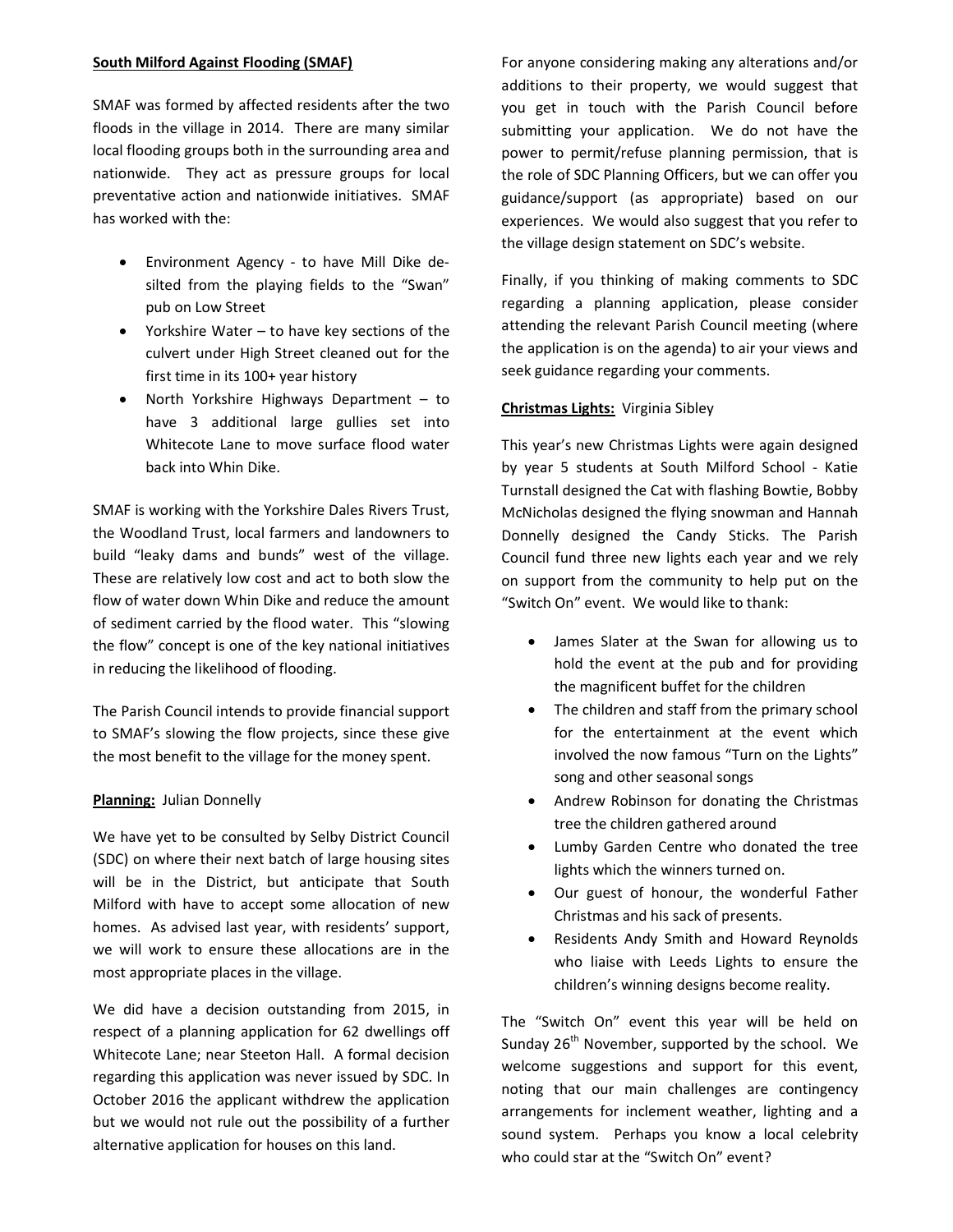## New Website: Peter Wallis

As you will have hopefully seen, the PC launched its new and improved website in the New Year. If you haven't visited it yet, pop along to:

# www.southmilfordparishcouncil.co.uk

The purpose of this website is to allow us to engage with you, the residents. You will find all the latest news regarding South Milford, which is fed via our Facebook site, copies of the minutes and details of our accounts. It also features a blog where individual councillors provide updates on their specific areas of interest. There is also the opportunity for you the public to engage with us by submitting proposals that you would like the council to consider. If you would like to see features added to the website, please use the 'contact us' section on the website to submit your requests.

We also have a Facebook page (which links to our new website) and we are alerted when anyone posts on this page so we can respond as quickly as possible.

## **Community Engagement Forum: Robert Collins**

Community Engagement Forums (CEF) are public meetings at which you can raise any concerns or make any comment about your local area and local services eg policing, street cleaning and road safety. Our Parish falls under SDC's Western Area CEF:

## www.selby.gov.uk/western-area-cef

The CEF receives an annual budget that it can distribute to local groups and organisations. I attended the  $17<sup>th</sup>$  January meeting which focused on policing and tackling rural crime as a priority. They have a community speed watch scheme where members of community can help to tackle speeding, something we can investigate in South Milford.

## Defibrillator: Julian Chance

December saw the installation and commissioning of the defibrillator located outside Grove House on Sand Lane, South Milford. This valuable lifesaving tool is available at any time in an emergency. To access the defibrillator, call 999 and they will provide the access code and help with its use. We are preparing to make an application for a second defibrillator, which we will locate in a different part of our village. Although the

emergency services and the machine itself talk users through its use, we are arranging some training sessions for anyone that would like to attend. Keep a look out on our website once dates are confirmed.

## Rail Users Group: Arthur Cawood

Selby and District Rail Users Group (SADRUG) has continued to campaign for a service to fill the gap created by the Transpennine's decision to withdraw the South Milford stop on the 20:22 Monday to Friday service from Leeds to Selby. Northern Rail intends to provide the service from the December 2017 timetable and the appropriate timings are that it would depart Leeds at 20:40.

The SADRUG has also been involved in consultation with Northern rail regarding the improvements in services that were planned for the December 2017 timetable. These include evening and weekend stopping services on the Leeds to Selby route calling at South Milford and additional services between Sherburn-in-Elmet and York.

Finally, the group continues to campaign for more car parking at South Milford and Sherburn stations and will push for planned station improvements to be actioned at the earliest possible date.

## Playing Fields: Vicki Webb

South Milford memorial park has been a focal point of village life for 70 years, maintained lovingly by a committee of local volunteers. The committee have worked tirelessly this year to secure funding and implement a number of improvements to the park facilities, most notably the multi-use games area (MUGA) and the equipment in the toddler play area. The improvements don't stop there, there are moves a foot to add additional play equipment to the toddler area and make enhancements to the Trim trail which features in the weekly free circuit sessions run by Rich from Get Park Fit.

The committee would like to invite all of South Milford to join them in celebrating 70 years of Park life with a free family fun day on 2<sup>nd</sup> September.